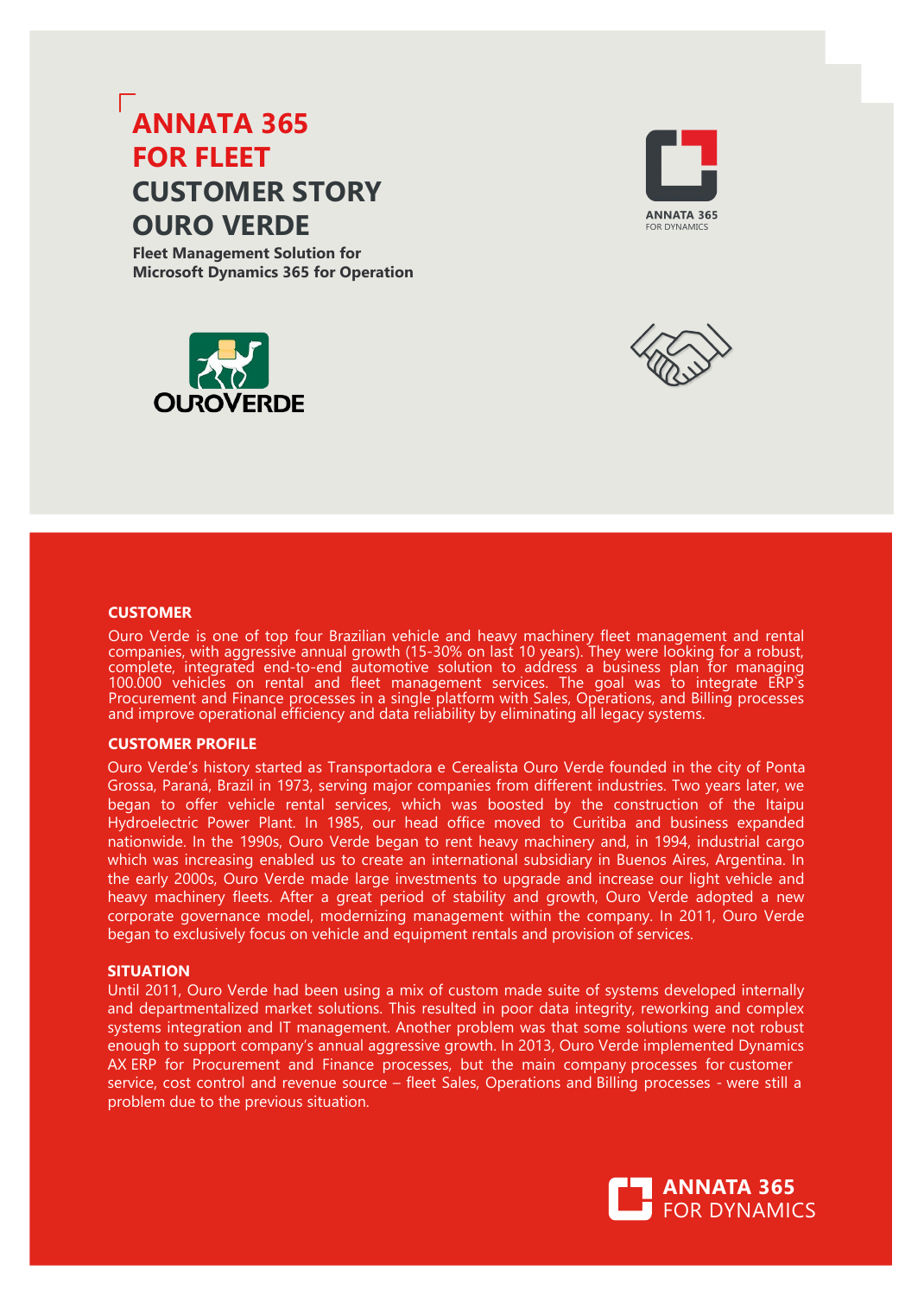

### **SOLUTION**

Ouro Verde started to look for a business solution that would integrate seamlessly to their Microsoft ERP and thus started evaluating alternatives globally. After numerous benchmarks, case visits abroad and some proofs of concepts, Ouro Verde decided to use the industry leading technology and extensive functionality offered by Microsoft and Annata. They decided to define the strategy and have a centralized management for vendors and own teams, involving Annata and service vendors from Chile and Brazil.

The project strategy was defined on two major phases: Process Definitions (AS-IS and TO-BE) and Project Implementation. As Ouro Verde defined the project from business perspective and not from technical solution, they decided to avoid "turn- key" go-live strategies to avoid operational risks as it was a huge culture and process transformation. Thus the Project implementation phase was also broken in three separated go-lives:

- 1. Asset Management Transformation although it was a horizontal approach covering many different processes and departments, it was focused on back office processes and avoided changes on customer facing solutions, limiting the scope and mitigating risks. This strategy enabled elimination of most Sales, Procurement and Billing legacy systems and enabled important revenue improvement actions.
- 2. Operations Transformation after the company (users and IT teams) were used to the new solution on the previous phase, it was time to address the customer sensitive processes and most risky ones, since Ouro Verde provides service SLA's for customer's fleet maintenance and availability with more than 4.000 maintenance service providers nationwide. That means not only changing legacy fleet and maintenance solutions, but also call center, B2B and B2C Web Portals. Headquarters and more than 15 subsidiaries were involved on this phase.
- 3. ERP Upgrade for Finance Processes After the company was fully running on the new solution, the last phase was to address Finance back office solution, upgrading the Dynamics AX ERP to the latest 2012 version and thus fully obtain the benefits of having and end-to-end solution on a single platform.

### **IMPLEMENTATION**

To ensure that the requirements for configuration, customization, and integration were the most assertive possible, Ouro Verde used a hybrid approach mixing Microsoft SureStep methodology and Agile Practices. By having live sessions with the solution and incremental cycles, IT team and users were continuously learning and maturing the business requirements before huge investments that could change later the project.

To drive such a big transformation, Ouro Verde defined qualified key users, many of them were managers of the company. These key users had some key responsibilities, such as involving the best people available in the team and a willingness to change. The company`s Board were the sponsors, with direct involvement of CEO on the program management.

For more than two years, vendors, IT team and key users worked as a single project team, being physically in the same place, to facilitate communication and decisions. In order to prepare for the critical go-lives, "war room" teams were built weeks before and after the go-lives, in order to quickly address the issues and reduce operational risks of the changes.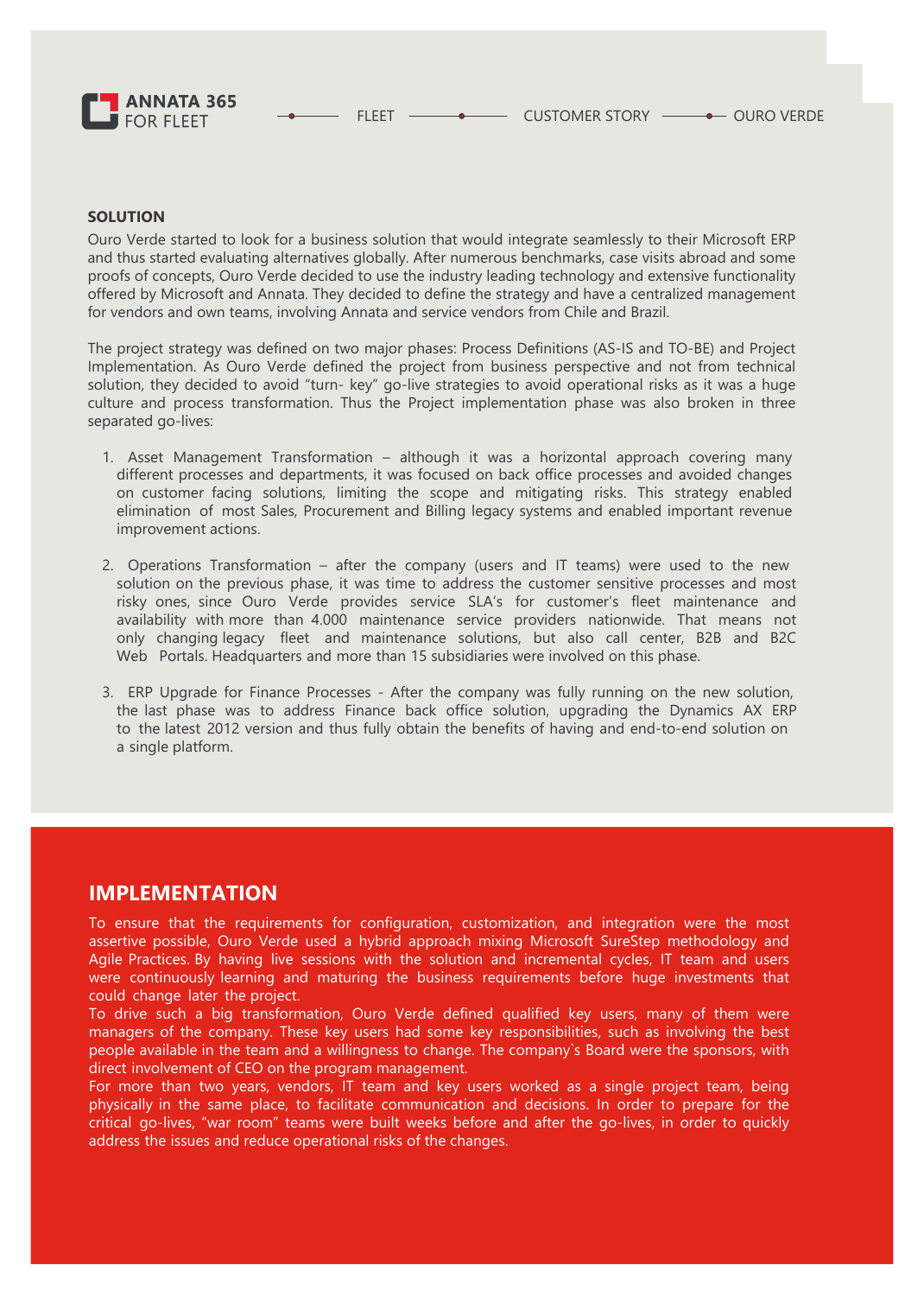

- FLEET  $\longrightarrow$  CUSTOMER STORY  $\longrightarrow$  OURO VERDE

### **BENEFITS**

There were a huge company's cultural change by this technology transformation. The standardization of business processes, better access and control of information prepared the company for growth and brought these important business benefits:

# **TOP LINE:**

- Due to the sophisticated rules for managing contracts and measuring asset usage, one of the biggest paybacks is a consequent increase in revenue due to higher assertiveness on fleet billing.
- The solution enabled company's new product and source of revenue fleet management services for third- party customer fleets.
- The new platform has made the company more competitive in the market, obtaining an incredibly contracts renewal rate in 2016, higher than the segment average.
- Pricing assertiveness for fleet management and rental proposals, based on real asset TCO (acquisition, maintenance and re-marketing) as it`s now much effective to track and calculate due to the single platform across different departments.
- Shorter time-to-market for commercial proposals due to the sales funnel management and version and reuse of information.

# **BOTTOM LINE:**

- Integrated management of procurement, customization, and delivery of assets to clients, ensured that the asset would be delivered within the time promised and exactly as stated in the signed proposal, avoiding delivery errors.
- Reduction of customer complaints and more assertive cash-flow due to billing disputes, whether by service billing or vehicle delivery.
- Integration between CRM and Contracts has made it possible to move the services on the Web (B2B Portal and Mobile App), improving customer satisfaction and reducing back office costs.
- Main back offices reduction due to processes standardization and tasks automation.
- Robust pavement for aggressive growth, enabling management of hundreds of thousands of vehicles on the next years without having to worry about technology platform.